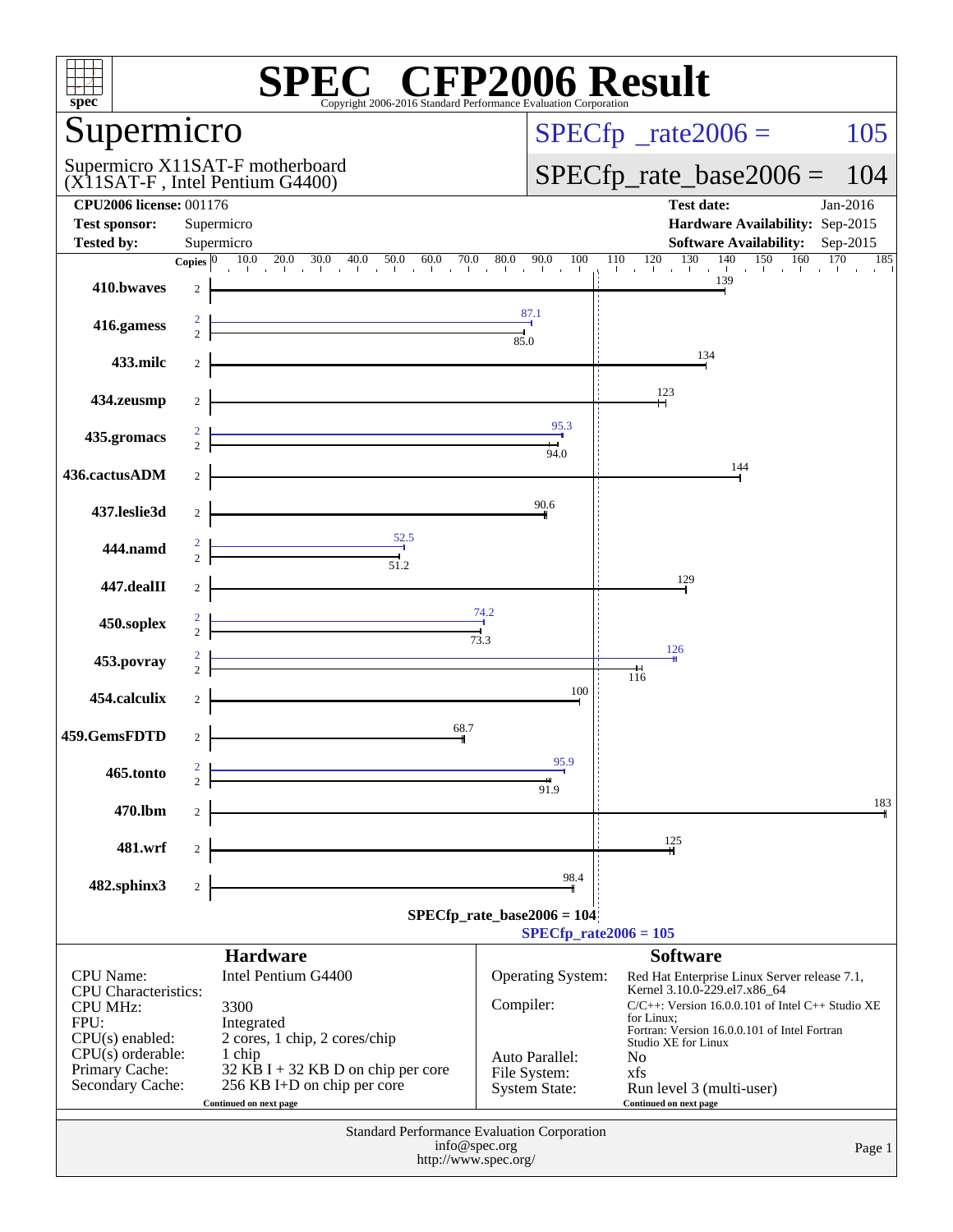

## Supermicro

(X11SAT-F , Intel Pentium G4400) Supermicro X11SAT-F motherboard  $SPECTp_rate2006 = 105$ 

### [SPECfp\\_rate\\_base2006 =](http://www.spec.org/auto/cpu2006/Docs/result-fields.html#SPECfpratebase2006) 104

| <b>CPU2006 license: 001176</b> |                                     |                       | <b>Test date:</b><br>$Jan-2016$             |  |  |  |  |
|--------------------------------|-------------------------------------|-----------------------|---------------------------------------------|--|--|--|--|
| <b>Test sponsor:</b>           | Supermicro                          |                       | Hardware Availability: Sep-2015             |  |  |  |  |
| <b>Tested by:</b>              | Supermicro                          |                       | <b>Software Availability:</b><br>$Sep-2015$ |  |  |  |  |
| L3 Cache:                      | $3 \text{ MB I+D}$ on chip per chip | <b>Base Pointers:</b> | $32/64$ -bit                                |  |  |  |  |
| Other Cache:                   | None                                | Peak Pointers:        | $32/64$ -bit                                |  |  |  |  |
| Memory:                        | 16 GB (4 x 4 GB 1Rx8 PC4-2133P-U)   | Other Software:       | None                                        |  |  |  |  |
| Disk Subsystem:                | 1 x 200 GB SATA III SSD             |                       |                                             |  |  |  |  |
| Other Hardware:                | None                                |                       |                                             |  |  |  |  |

**[Results Table](http://www.spec.org/auto/cpu2006/Docs/result-fields.html#ResultsTable)**

|                   |                          |                                                                                                          |       |                |       | Results Table  |              |                          |                |              |                |              |                |              |
|-------------------|--------------------------|----------------------------------------------------------------------------------------------------------|-------|----------------|-------|----------------|--------------|--------------------------|----------------|--------------|----------------|--------------|----------------|--------------|
|                   |                          |                                                                                                          |       | <b>Base</b>    |       |                |              | <b>Peak</b>              |                |              |                |              |                |              |
| <b>Benchmark</b>  | <b>Copies</b>            | <b>Seconds</b>                                                                                           | Ratio | <b>Seconds</b> | Ratio | <b>Seconds</b> | <b>Ratio</b> | <b>Copies</b>            | <b>Seconds</b> | <b>Ratio</b> | <b>Seconds</b> | <b>Ratio</b> | <b>Seconds</b> | <b>Ratio</b> |
| 410.bwaves        | $\overline{2}$           | 195                                                                                                      | 139   | 195            | 139   | 195            | 140          |                          | 195            | 139          | 195            | 139          | 195            | 140          |
| 416.gamess        | $\overline{2}$           | 460                                                                                                      | 85.1  | 461            | 85.0  | 461            | 85.0         | $\overline{\mathcal{L}}$ | 450            | 87.0         | 450            | 87.1         | 450            | 87.1         |
| $433$ .milc       | $\overline{2}$           | 137                                                                                                      | 134   | 137            | 134   | 137            | 134          | $\overline{2}$           | <u>137</u>     | 134          | 137            | 134          | 137            | 134          |
| 434.zeusmp        | $\overline{2}$           | 147                                                                                                      | 123   | 147            | 123   | 150            | 121          | $\overline{\mathcal{L}}$ | 147            | 123          | 147            | 123          | 150            | 121          |
| 435 gromacs       | $\overline{2}$           | 156                                                                                                      | 91.8  | 152            | 94.2  | 152            | 94.0         | $\overline{ }$           | 150            | 95.3         | 149            | 95.5         | 150            | 95.2         |
| 436.cactusADM     | $\overline{2}$           | 166                                                                                                      | 144   | 166            | 144   | 167            | 143          | $\overline{2}$           | 166            | 144          | 166            | 144          | 167            | 143          |
| 437.leslie3d      | $\overline{2}$           | 207                                                                                                      | 90.6  | 206            | 91.2  | 208            | 90.5         | $\overline{2}$           | 207            | 90.6         | 206            | 91.2         | 208            | 90.5         |
| 444.namd          | $\overline{2}$           | 313                                                                                                      | 51.2  | 314            | 51.1  | 313            | 51.2         | $\mathcal{L}$            | 305            | 52.5         | 305            | 52.5         | 305            | 52.5         |
| 447.dealII        | $\overline{2}$           | <b>177</b>                                                                                               | 129   | 178            | 129   | 177            | 129          | $\overline{2}$           | 177            | 129          | 178            | 129          | 177            | 129          |
| 450.soplex        | $\overline{2}$           | 228                                                                                                      | 73.3  | 228            | 73.2  | 228            | <u>73.3</u>  | $\overline{2}$           | 225            | 74.2         | 226            | 73.9         | 225            | 74.3         |
| 453.povray        | $\overline{\mathcal{L}}$ | 90.9                                                                                                     | 117   | 92.1           | 115   | 92.0           | 116          | $\overline{2}$           | 84.5           | 126          | 84.2           | 126          | 84.9           | 125          |
| 454.calculix      | $\overline{2}$           | 165                                                                                                      | 100   | 165            | 100   | 165            | 100          | $\overline{2}$           | 165            | 100          | 165            | 100          | 165            | 100          |
| 459.GemsFDTD      | $\overline{2}$           | 311                                                                                                      | 68.2  | 308            | 68.8  | 309            | 68.7         | っ                        | 311            | 68.2         | 308            | 68.8         | 309            | 68.7         |
| 465.tonto         | $\overline{\mathcal{L}}$ | 216                                                                                                      | 91.2  | 214            | 91.9  | 213            | 92.4         | $\gamma$                 | 205            | 96.0         | 205            | 95.9         | 205            | 95.8         |
| 470.1bm           | $\overline{2}$           | 150                                                                                                      | 183   | 150            | 183   | 150            | 183          | $\overline{\mathcal{L}}$ | 150            | 183          | 150            | 183          | 150            | 183          |
| 481.wrf           | $\overline{2}$           | 180                                                                                                      | 124   | 178            | 125   | 178            | 126          | $\mathfrak{D}$           | 180            | 124          | 178            | 125          | 178            | 126          |
| $482$ .sphinx $3$ | $\overline{2}$           | 396                                                                                                      | 98.5  | 396            | 98.4  | 397            | 98.1         | $\mathcal{D}$            | 396            | 98.5         | 396            | 98.4         | 397            | 98.1         |
|                   |                          | Results appear in the order in which they were run. Bold underlined text indicates a median measurement. |       |                |       |                |              |                          |                |              |                |              |                |              |

#### **[Submit Notes](http://www.spec.org/auto/cpu2006/Docs/result-fields.html#SubmitNotes)**

 The taskset mechanism was used to bind copies to processors. The config file option 'submit' was used to generate taskset commands to bind each copy to a specific processor. For details, please see the config file.

### **[Operating System Notes](http://www.spec.org/auto/cpu2006/Docs/result-fields.html#OperatingSystemNotes)**

Stack size set to unlimited using "ulimit -s unlimited"

#### **[Platform Notes](http://www.spec.org/auto/cpu2006/Docs/result-fields.html#PlatformNotes)**

 As tested, the system used a Supermicro CSE-732D4-903B chassis. The chassis is configured with a PWS-903-PQ power supply, 1 SNK-P0046A4 heatsink, as well as 1 FAN-0124L4 chassis fan.

Continued on next page

Standard Performance Evaluation Corporation [info@spec.org](mailto:info@spec.org) <http://www.spec.org/>

Page 2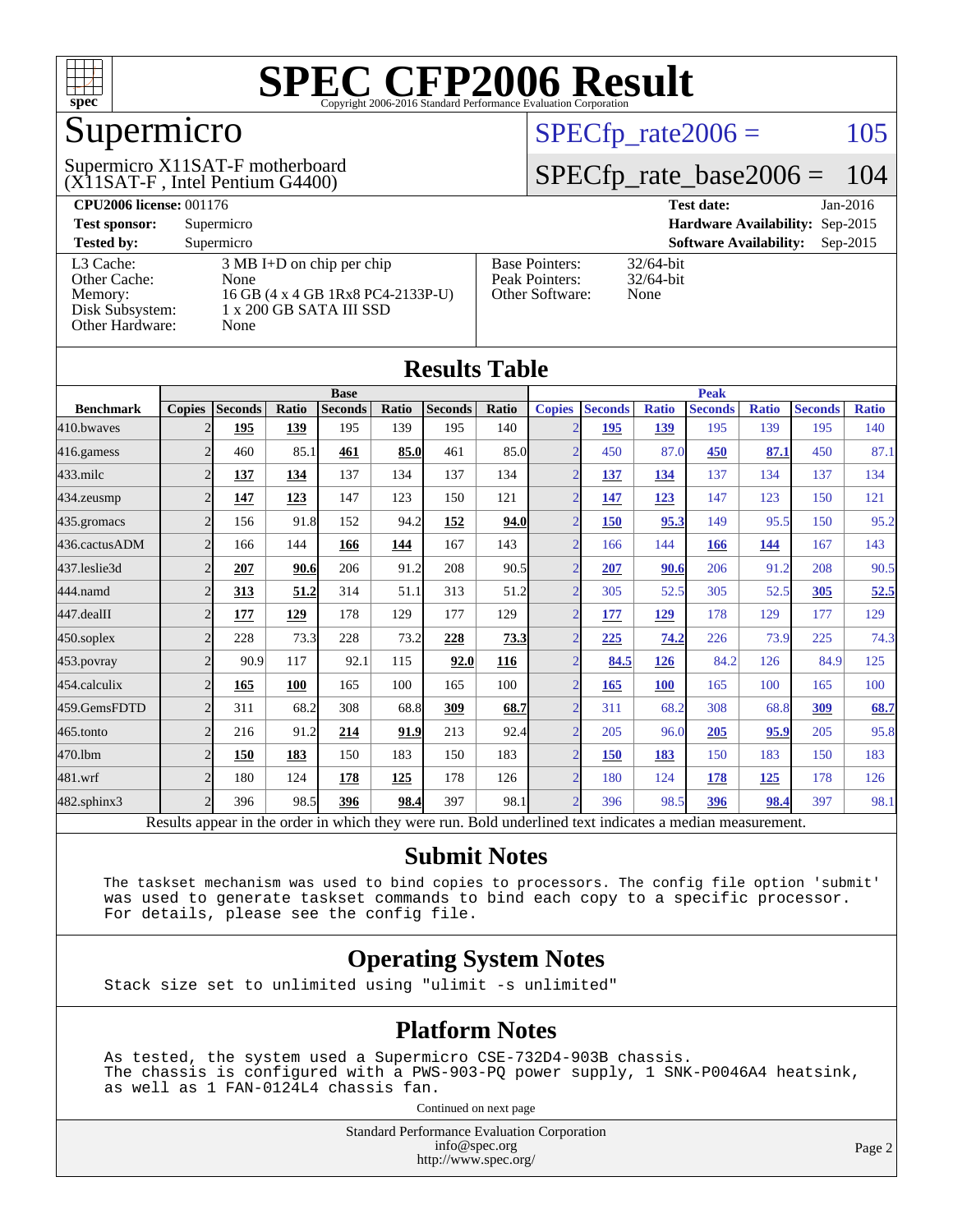

### Supermicro

 $SPECTp_rate2006 = 105$ 

(X11SAT-F , Intel Pentium G4400) Supermicro X11SAT-F motherboard

[SPECfp\\_rate\\_base2006 =](http://www.spec.org/auto/cpu2006/Docs/result-fields.html#SPECfpratebase2006) 104

**[CPU2006 license:](http://www.spec.org/auto/cpu2006/Docs/result-fields.html#CPU2006license)** 001176 **[Test date:](http://www.spec.org/auto/cpu2006/Docs/result-fields.html#Testdate)** Jan-2016 **[Test sponsor:](http://www.spec.org/auto/cpu2006/Docs/result-fields.html#Testsponsor)** Supermicro **[Hardware Availability:](http://www.spec.org/auto/cpu2006/Docs/result-fields.html#HardwareAvailability)** Sep-2015 **[Tested by:](http://www.spec.org/auto/cpu2006/Docs/result-fields.html#Testedby)** Supermicro **Supermicro [Software Availability:](http://www.spec.org/auto/cpu2006/Docs/result-fields.html#SoftwareAvailability)** Sep-2015

#### **[Platform Notes \(Continued\)](http://www.spec.org/auto/cpu2006/Docs/result-fields.html#PlatformNotes)**

Standard Performance Evaluation Corporation [info@spec.org](mailto:info@spec.org) <http://www.spec.org/> Page 3 Sysinfo program /usr/cpu2006/config/sysinfo.rev6914 \$Rev: 6914 \$ \$Date:: 2014-06-25 #\$ e3fbb8667b5a285932ceab81e28219e1 running on X11SAT-01 Sat Jan 23 18:19:56 2016 This section contains SUT (System Under Test) info as seen by some common utilities. To remove or add to this section, see: <http://www.spec.org/cpu2006/Docs/config.html#sysinfo> From /proc/cpuinfo model name : Intel(R) Pentium(R) CPU G4400 @ 3.30GHz 1 "physical id"s (chips) 2 "processors" cores, siblings (Caution: counting these is hw and system dependent. The following excerpts from /proc/cpuinfo might not be reliable. Use with caution.) cpu cores : 2 siblings : 2 physical 0: cores 0 1 cache size : 3072 KB From /proc/meminfo MemTotal: 16248992 kB HugePages\_Total: 0 Hugepagesize: 2048 kB From /etc/\*release\* /etc/\*version\* os-release: NAME="Red Hat Enterprise Linux Server" VERSION="7.1 (Maipo)" ID="rhel" ID\_LIKE="fedora" VERSION\_ID="7.1" PRETTY\_NAME="Red Hat Enterprise Linux Server 7.1 (Maipo)" ANSI\_COLOR="0;31" CPE\_NAME="cpe:/o:redhat:enterprise\_linux:7.1:GA:server" redhat-release: Red Hat Enterprise Linux Server release 7.1 (Maipo) system-release: Red Hat Enterprise Linux Server release 7.1 (Maipo) system-release-cpe: cpe:/o:redhat:enterprise\_linux:7.1:ga:server uname -a: Linux X11SAT-01 3.10.0-229.el7.x86\_64 #1 SMP Thu Jan 29 18:37:38 EST 2015 x86\_64 x86\_64 x86\_64 GNU/Linux run-level 3 Jan 23 02:12 SPEC is set to: /usr/cpu2006<br>Filesystem Type Size Filesystem Type Size Used Avail Use% Mounted on<br>/dev/sda2 xfs 183G 50G 133G 28% / /dev/sda2 xfs 183G 50G 133G 28% / Additional information from dmidecode: Warning: Use caution when you interpret this section. The 'dmidecode' program reads system data which is "intended to allow hardware to be accurately Continued on next page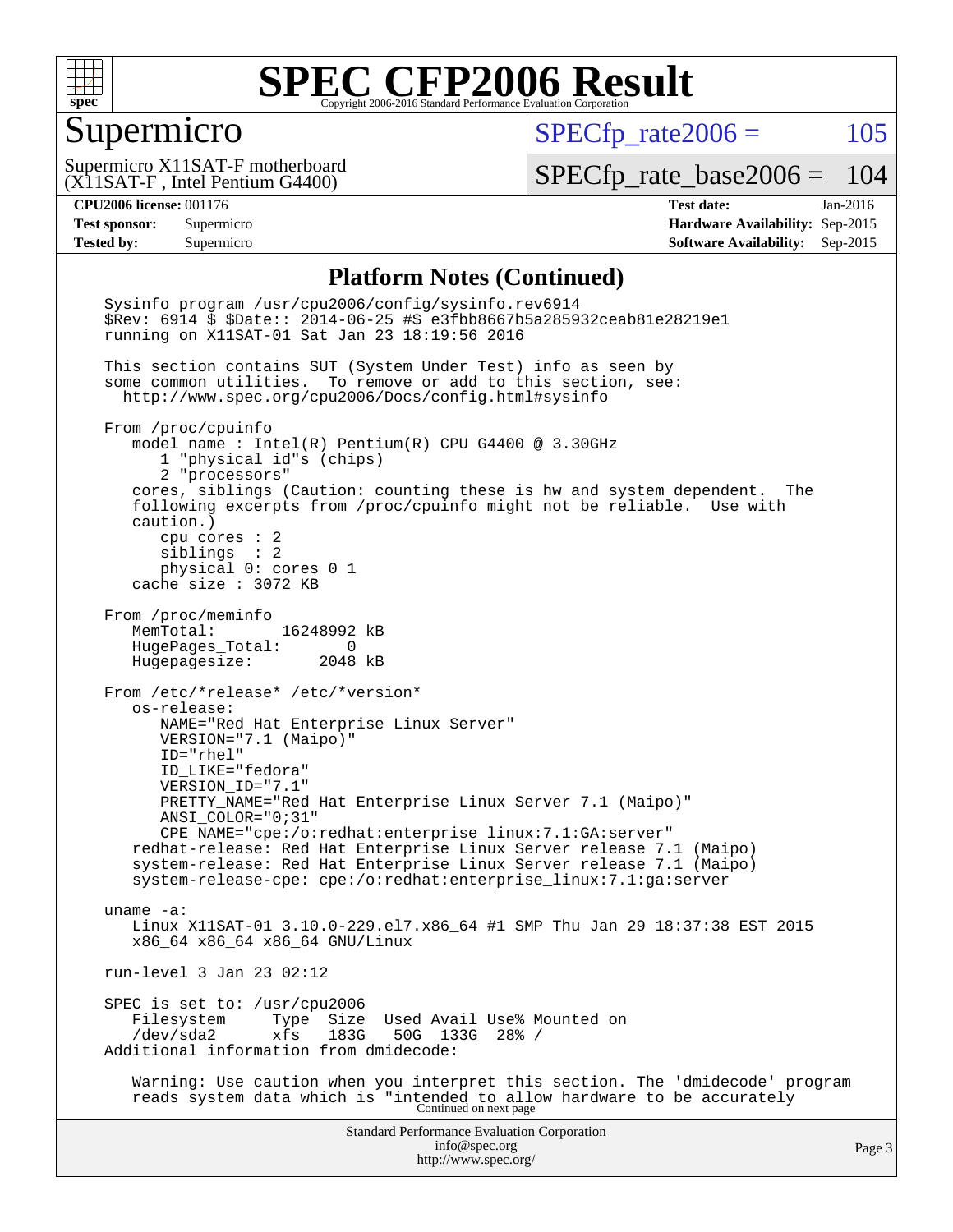

### Supermicro

 $SPECTp\_rate2006 = 105$ 

(X11SAT-F , Intel Pentium G4400) Supermicro X11SAT-F motherboard

[SPECfp\\_rate\\_base2006 =](http://www.spec.org/auto/cpu2006/Docs/result-fields.html#SPECfpratebase2006) 104

**[CPU2006 license:](http://www.spec.org/auto/cpu2006/Docs/result-fields.html#CPU2006license)** 001176 **[Test date:](http://www.spec.org/auto/cpu2006/Docs/result-fields.html#Testdate)** Jan-2016 **[Test sponsor:](http://www.spec.org/auto/cpu2006/Docs/result-fields.html#Testsponsor)** Supermicro **[Hardware Availability:](http://www.spec.org/auto/cpu2006/Docs/result-fields.html#HardwareAvailability)** Sep-2015 **[Tested by:](http://www.spec.org/auto/cpu2006/Docs/result-fields.html#Testedby)** Supermicro **Supermicro [Software Availability:](http://www.spec.org/auto/cpu2006/Docs/result-fields.html#SoftwareAvailability)** Sep-2015

#### **[Platform Notes \(Continued\)](http://www.spec.org/auto/cpu2006/Docs/result-fields.html#PlatformNotes)**

 determined", but the intent may not be met, as there are frequent changes to hardware, firmware, and the "DMTF SMBIOS" standard.

 BIOS American Megatrends Inc. 1.0 01/19/2016 Memory: 4x Micron 8ATF51264AZ-2G1A2 4 GB 1 rank 2133 MHz

(End of data from sysinfo program)

#### **[General Notes](http://www.spec.org/auto/cpu2006/Docs/result-fields.html#GeneralNotes)**

Environment variables set by runspec before the start of the run: LD LIBRARY PATH = "/usr/cpu2006/libs/32:/usr/cpu2006/libs/64:/usr/cpu2006/sh"

 Binaries compiled on a system with 1x Intel Core i5-4670K CPU + 32GB memory using RedHat EL 7.1 Transparent Huge Pages enabled with: echo always > /sys/kernel/mm/transparent\_hugepage/enabled

**[Base Compiler Invocation](http://www.spec.org/auto/cpu2006/Docs/result-fields.html#BaseCompilerInvocation)**

[C benchmarks](http://www.spec.org/auto/cpu2006/Docs/result-fields.html#Cbenchmarks):  $\frac{1}{2}$  cc  $-$  m64

[C++ benchmarks:](http://www.spec.org/auto/cpu2006/Docs/result-fields.html#CXXbenchmarks) [icpc -m64](http://www.spec.org/cpu2006/results/res2016q1/cpu2006-20160125-38766.flags.html#user_CXXbase_intel_icpc_64bit_bedb90c1146cab66620883ef4f41a67e)

[Fortran benchmarks](http://www.spec.org/auto/cpu2006/Docs/result-fields.html#Fortranbenchmarks): [ifort -m64](http://www.spec.org/cpu2006/results/res2016q1/cpu2006-20160125-38766.flags.html#user_FCbase_intel_ifort_64bit_ee9d0fb25645d0210d97eb0527dcc06e)

[Benchmarks using both Fortran and C](http://www.spec.org/auto/cpu2006/Docs/result-fields.html#BenchmarksusingbothFortranandC): [icc -m64](http://www.spec.org/cpu2006/results/res2016q1/cpu2006-20160125-38766.flags.html#user_CC_FCbase_intel_icc_64bit_0b7121f5ab7cfabee23d88897260401c) [ifort -m64](http://www.spec.org/cpu2006/results/res2016q1/cpu2006-20160125-38766.flags.html#user_CC_FCbase_intel_ifort_64bit_ee9d0fb25645d0210d97eb0527dcc06e)

### **[Base Portability Flags](http://www.spec.org/auto/cpu2006/Docs/result-fields.html#BasePortabilityFlags)**

| 410.bwaves: - DSPEC CPU LP64                 |  |
|----------------------------------------------|--|
| 416.gamess: -DSPEC_CPU_LP64                  |  |
| 433.milc: -DSPEC CPU LP64                    |  |
| 434.zeusmp: -DSPEC_CPU_LP64                  |  |
| 435.gromacs: -DSPEC_CPU_LP64 -nofor_main     |  |
| 436.cactusADM: - DSPEC CPU LP64 - nofor main |  |
| 437.leslie3d: -DSPEC_CPU_LP64                |  |
| 444.namd: - DSPEC CPU LP64                   |  |
| 447.dealII: -DSPEC CPU LP64                  |  |
| 450.soplex: -DSPEC_CPU_LP64                  |  |
| 453.povray: -DSPEC CPU LP64                  |  |

Continued on next page

Standard Performance Evaluation Corporation [info@spec.org](mailto:info@spec.org) <http://www.spec.org/>

Page 4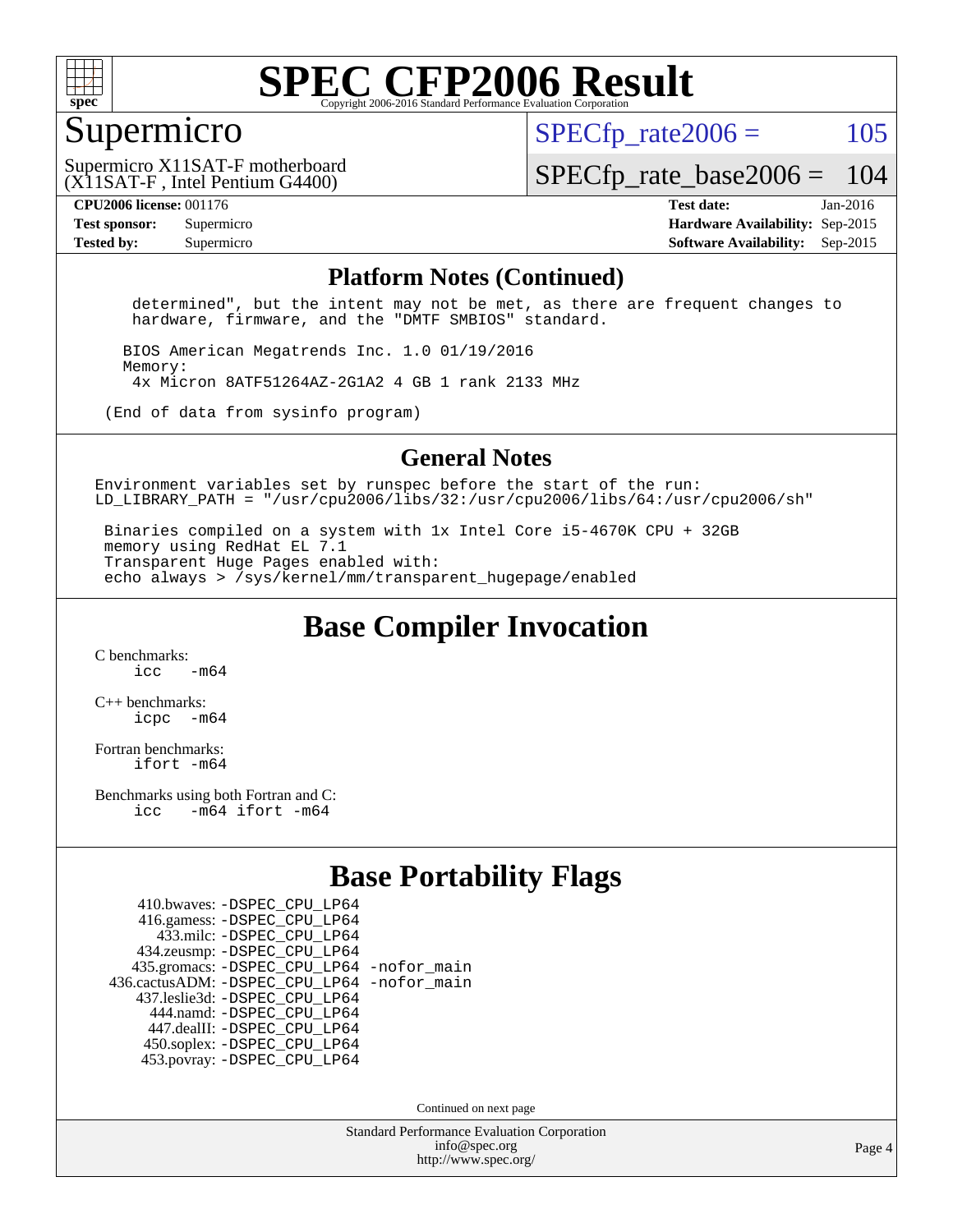

### Supermicro

 $SPECTp\_rate2006 = 105$ 

(X11SAT-F , Intel Pentium G4400) Supermicro X11SAT-F motherboard

[SPECfp\\_rate\\_base2006 =](http://www.spec.org/auto/cpu2006/Docs/result-fields.html#SPECfpratebase2006) 104

**[CPU2006 license:](http://www.spec.org/auto/cpu2006/Docs/result-fields.html#CPU2006license)** 001176 **[Test date:](http://www.spec.org/auto/cpu2006/Docs/result-fields.html#Testdate)** Jan-2016 **[Test sponsor:](http://www.spec.org/auto/cpu2006/Docs/result-fields.html#Testsponsor)** Supermicro **[Hardware Availability:](http://www.spec.org/auto/cpu2006/Docs/result-fields.html#HardwareAvailability)** Sep-2015 **[Tested by:](http://www.spec.org/auto/cpu2006/Docs/result-fields.html#Testedby)** Supermicro **Supermicro [Software Availability:](http://www.spec.org/auto/cpu2006/Docs/result-fields.html#SoftwareAvailability)** Sep-2015

### **[Base Portability Flags \(Continued\)](http://www.spec.org/auto/cpu2006/Docs/result-fields.html#BasePortabilityFlags)**

 454.calculix: [-DSPEC\\_CPU\\_LP64](http://www.spec.org/cpu2006/results/res2016q1/cpu2006-20160125-38766.flags.html#suite_basePORTABILITY454_calculix_DSPEC_CPU_LP64) [-nofor\\_main](http://www.spec.org/cpu2006/results/res2016q1/cpu2006-20160125-38766.flags.html#user_baseLDPORTABILITY454_calculix_f-nofor_main) 459.GemsFDTD: [-DSPEC\\_CPU\\_LP64](http://www.spec.org/cpu2006/results/res2016q1/cpu2006-20160125-38766.flags.html#suite_basePORTABILITY459_GemsFDTD_DSPEC_CPU_LP64) 465.tonto: [-DSPEC\\_CPU\\_LP64](http://www.spec.org/cpu2006/results/res2016q1/cpu2006-20160125-38766.flags.html#suite_basePORTABILITY465_tonto_DSPEC_CPU_LP64) 470.lbm: [-DSPEC\\_CPU\\_LP64](http://www.spec.org/cpu2006/results/res2016q1/cpu2006-20160125-38766.flags.html#suite_basePORTABILITY470_lbm_DSPEC_CPU_LP64) 481.wrf: [-DSPEC\\_CPU\\_LP64](http://www.spec.org/cpu2006/results/res2016q1/cpu2006-20160125-38766.flags.html#suite_basePORTABILITY481_wrf_DSPEC_CPU_LP64) [-DSPEC\\_CPU\\_CASE\\_FLAG](http://www.spec.org/cpu2006/results/res2016q1/cpu2006-20160125-38766.flags.html#b481.wrf_baseCPORTABILITY_DSPEC_CPU_CASE_FLAG) [-DSPEC\\_CPU\\_LINUX](http://www.spec.org/cpu2006/results/res2016q1/cpu2006-20160125-38766.flags.html#b481.wrf_baseCPORTABILITY_DSPEC_CPU_LINUX) 482.sphinx3: [-DSPEC\\_CPU\\_LP64](http://www.spec.org/cpu2006/results/res2016q1/cpu2006-20160125-38766.flags.html#suite_basePORTABILITY482_sphinx3_DSPEC_CPU_LP64)

### **[Base Optimization Flags](http://www.spec.org/auto/cpu2006/Docs/result-fields.html#BaseOptimizationFlags)**

[C benchmarks](http://www.spec.org/auto/cpu2006/Docs/result-fields.html#Cbenchmarks):

[-xSSE4.2](http://www.spec.org/cpu2006/results/res2016q1/cpu2006-20160125-38766.flags.html#user_CCbase_f-xSSE42_f91528193cf0b216347adb8b939d4107) [-ipo](http://www.spec.org/cpu2006/results/res2016q1/cpu2006-20160125-38766.flags.html#user_CCbase_f-ipo) [-O3](http://www.spec.org/cpu2006/results/res2016q1/cpu2006-20160125-38766.flags.html#user_CCbase_f-O3) [-no-prec-div](http://www.spec.org/cpu2006/results/res2016q1/cpu2006-20160125-38766.flags.html#user_CCbase_f-no-prec-div) [-opt-prefetch](http://www.spec.org/cpu2006/results/res2016q1/cpu2006-20160125-38766.flags.html#user_CCbase_f-opt-prefetch) [-auto-p32](http://www.spec.org/cpu2006/results/res2016q1/cpu2006-20160125-38766.flags.html#user_CCbase_f-auto-p32) [-ansi-alias](http://www.spec.org/cpu2006/results/res2016q1/cpu2006-20160125-38766.flags.html#user_CCbase_f-ansi-alias)

[C++ benchmarks:](http://www.spec.org/auto/cpu2006/Docs/result-fields.html#CXXbenchmarks)

[-xSSE4.2](http://www.spec.org/cpu2006/results/res2016q1/cpu2006-20160125-38766.flags.html#user_CXXbase_f-xSSE42_f91528193cf0b216347adb8b939d4107) [-ipo](http://www.spec.org/cpu2006/results/res2016q1/cpu2006-20160125-38766.flags.html#user_CXXbase_f-ipo) [-O3](http://www.spec.org/cpu2006/results/res2016q1/cpu2006-20160125-38766.flags.html#user_CXXbase_f-O3) [-no-prec-div](http://www.spec.org/cpu2006/results/res2016q1/cpu2006-20160125-38766.flags.html#user_CXXbase_f-no-prec-div) [-opt-prefetch](http://www.spec.org/cpu2006/results/res2016q1/cpu2006-20160125-38766.flags.html#user_CXXbase_f-opt-prefetch) [-auto-p32](http://www.spec.org/cpu2006/results/res2016q1/cpu2006-20160125-38766.flags.html#user_CXXbase_f-auto-p32) [-ansi-alias](http://www.spec.org/cpu2006/results/res2016q1/cpu2006-20160125-38766.flags.html#user_CXXbase_f-ansi-alias)

[Fortran benchmarks](http://www.spec.org/auto/cpu2006/Docs/result-fields.html#Fortranbenchmarks): [-xSSE4.2](http://www.spec.org/cpu2006/results/res2016q1/cpu2006-20160125-38766.flags.html#user_FCbase_f-xSSE42_f91528193cf0b216347adb8b939d4107) [-ipo](http://www.spec.org/cpu2006/results/res2016q1/cpu2006-20160125-38766.flags.html#user_FCbase_f-ipo) [-O3](http://www.spec.org/cpu2006/results/res2016q1/cpu2006-20160125-38766.flags.html#user_FCbase_f-O3) [-no-prec-div](http://www.spec.org/cpu2006/results/res2016q1/cpu2006-20160125-38766.flags.html#user_FCbase_f-no-prec-div) [-opt-prefetch](http://www.spec.org/cpu2006/results/res2016q1/cpu2006-20160125-38766.flags.html#user_FCbase_f-opt-prefetch)

[Benchmarks using both Fortran and C](http://www.spec.org/auto/cpu2006/Docs/result-fields.html#BenchmarksusingbothFortranandC): [-xSSE4.2](http://www.spec.org/cpu2006/results/res2016q1/cpu2006-20160125-38766.flags.html#user_CC_FCbase_f-xSSE42_f91528193cf0b216347adb8b939d4107) [-ipo](http://www.spec.org/cpu2006/results/res2016q1/cpu2006-20160125-38766.flags.html#user_CC_FCbase_f-ipo) [-O3](http://www.spec.org/cpu2006/results/res2016q1/cpu2006-20160125-38766.flags.html#user_CC_FCbase_f-O3) [-no-prec-div](http://www.spec.org/cpu2006/results/res2016q1/cpu2006-20160125-38766.flags.html#user_CC_FCbase_f-no-prec-div) [-opt-prefetch](http://www.spec.org/cpu2006/results/res2016q1/cpu2006-20160125-38766.flags.html#user_CC_FCbase_f-opt-prefetch) [-auto-p32](http://www.spec.org/cpu2006/results/res2016q1/cpu2006-20160125-38766.flags.html#user_CC_FCbase_f-auto-p32) [-ansi-alias](http://www.spec.org/cpu2006/results/res2016q1/cpu2006-20160125-38766.flags.html#user_CC_FCbase_f-ansi-alias)

### **[Peak Compiler Invocation](http://www.spec.org/auto/cpu2006/Docs/result-fields.html#PeakCompilerInvocation)**

[C benchmarks](http://www.spec.org/auto/cpu2006/Docs/result-fields.html#Cbenchmarks):  $\text{icc}$  -m64

[C++ benchmarks \(except as noted below\):](http://www.spec.org/auto/cpu2006/Docs/result-fields.html#CXXbenchmarksexceptasnotedbelow) [icpc -m64](http://www.spec.org/cpu2006/results/res2016q1/cpu2006-20160125-38766.flags.html#user_CXXpeak_intel_icpc_64bit_bedb90c1146cab66620883ef4f41a67e)

450.soplex: [icpc -m32 -L/opt/intel/compilers\\_and\\_libraries\\_2016/linux/compiler/lib/ia32\\_lin](http://www.spec.org/cpu2006/results/res2016q1/cpu2006-20160125-38766.flags.html#user_peakCXXLD450_soplex_intel_icpc_b4f50a394bdb4597aa5879c16bc3f5c5)

[Fortran benchmarks](http://www.spec.org/auto/cpu2006/Docs/result-fields.html#Fortranbenchmarks): [ifort -m64](http://www.spec.org/cpu2006/results/res2016q1/cpu2006-20160125-38766.flags.html#user_FCpeak_intel_ifort_64bit_ee9d0fb25645d0210d97eb0527dcc06e)

[Benchmarks using both Fortran and C](http://www.spec.org/auto/cpu2006/Docs/result-fields.html#BenchmarksusingbothFortranandC): [icc -m64](http://www.spec.org/cpu2006/results/res2016q1/cpu2006-20160125-38766.flags.html#user_CC_FCpeak_intel_icc_64bit_0b7121f5ab7cfabee23d88897260401c) [ifort -m64](http://www.spec.org/cpu2006/results/res2016q1/cpu2006-20160125-38766.flags.html#user_CC_FCpeak_intel_ifort_64bit_ee9d0fb25645d0210d97eb0527dcc06e)

### **[Peak Portability Flags](http://www.spec.org/auto/cpu2006/Docs/result-fields.html#PeakPortabilityFlags)**

 410.bwaves: [-DSPEC\\_CPU\\_LP64](http://www.spec.org/cpu2006/results/res2016q1/cpu2006-20160125-38766.flags.html#suite_peakPORTABILITY410_bwaves_DSPEC_CPU_LP64) 416.gamess: [-DSPEC\\_CPU\\_LP64](http://www.spec.org/cpu2006/results/res2016q1/cpu2006-20160125-38766.flags.html#suite_peakPORTABILITY416_gamess_DSPEC_CPU_LP64) 433.milc: [-DSPEC\\_CPU\\_LP64](http://www.spec.org/cpu2006/results/res2016q1/cpu2006-20160125-38766.flags.html#suite_peakPORTABILITY433_milc_DSPEC_CPU_LP64) 434.zeusmp: [-DSPEC\\_CPU\\_LP64](http://www.spec.org/cpu2006/results/res2016q1/cpu2006-20160125-38766.flags.html#suite_peakPORTABILITY434_zeusmp_DSPEC_CPU_LP64)

Continued on next page

Standard Performance Evaluation Corporation [info@spec.org](mailto:info@spec.org) <http://www.spec.org/>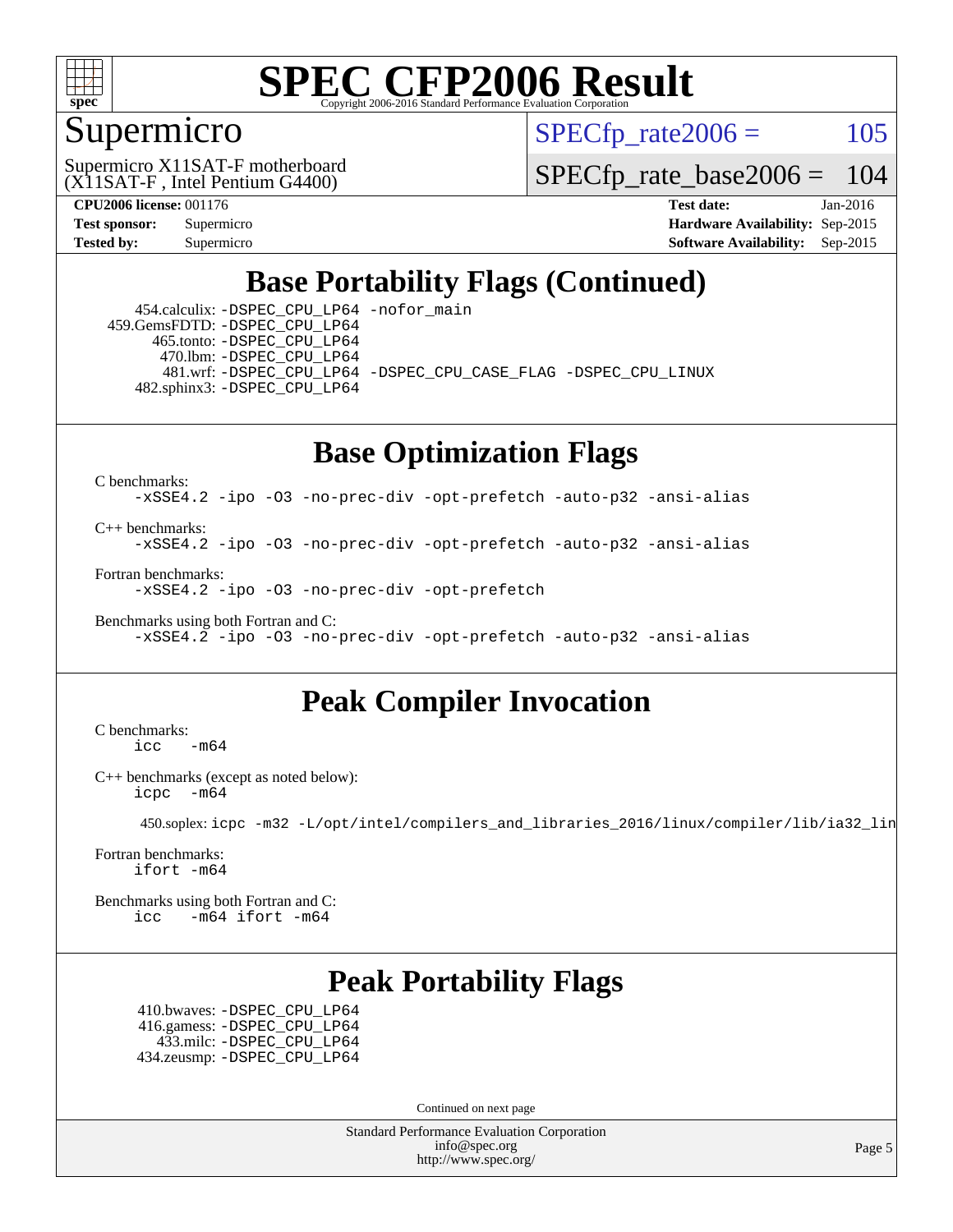

### Supermicro

 $SPECTp\_rate2006 = 105$ 

(X11SAT-F , Intel Pentium G4400) Supermicro X11SAT-F motherboard

[SPECfp\\_rate\\_base2006 =](http://www.spec.org/auto/cpu2006/Docs/result-fields.html#SPECfpratebase2006) 104

| <b>Test sponsor:</b> | Supermicro |
|----------------------|------------|
| <b>Tested by:</b>    | Supermicro |

**[CPU2006 license:](http://www.spec.org/auto/cpu2006/Docs/result-fields.html#CPU2006license)** 001176 **[Test date:](http://www.spec.org/auto/cpu2006/Docs/result-fields.html#Testdate)** Jan-2016 **[Hardware Availability:](http://www.spec.org/auto/cpu2006/Docs/result-fields.html#HardwareAvailability)** Sep-2015 **[Software Availability:](http://www.spec.org/auto/cpu2006/Docs/result-fields.html#SoftwareAvailability)** Sep-2015

### **[Peak Portability Flags \(Continued\)](http://www.spec.org/auto/cpu2006/Docs/result-fields.html#PeakPortabilityFlags)**

| 435.gromacs: -DSPEC_CPU_LP64 -nofor_main                       |
|----------------------------------------------------------------|
| 436.cactusADM: -DSPEC CPU LP64 -nofor main                     |
| 437.leslie3d: -DSPEC CPU LP64                                  |
| 444.namd: - DSPEC CPU LP64                                     |
| 447.dealII: -DSPEC CPU LP64                                    |
| 450.soplex: -D_FILE_OFFSET_BITS=64                             |
| 453.povray: -DSPEC_CPU_LP64                                    |
| 454.calculix: -DSPEC CPU LP64 -nofor main                      |
| 459.GemsFDTD: -DSPEC_CPU_LP64                                  |
| 465.tonto: -DSPEC_CPU_LP64                                     |
| 470.1bm: - DSPEC CPU LP64                                      |
| 481.wrf: -DSPEC CPU_LP64 -DSPEC_CPU_CASE_FLAG -DSPEC_CPU_LINUX |
| 482.sphinx3: -DSPEC CPU LP64                                   |

### **[Peak Optimization Flags](http://www.spec.org/auto/cpu2006/Docs/result-fields.html#PeakOptimizationFlags)**

[C benchmarks](http://www.spec.org/auto/cpu2006/Docs/result-fields.html#Cbenchmarks):

433.milc: basepeak = yes

 $470$ .lbm: basepeak = yes

 $482$ .sphinx3: basepeak = yes

[C++ benchmarks:](http://www.spec.org/auto/cpu2006/Docs/result-fields.html#CXXbenchmarks)

```
 444.namd: -xSSE4.2(pass 2) -prof-gen:threadsafe(pass 1) -ipo(pass 2)
-O3(pass 2) -no-prec-div(pass 2) -par-num-threads=1(pass 1)
-prof-use(pass 2) -fno-alias -auto-ilp32
```
 $447$ .dealII: basepeak = yes

 450.soplex: [-xSSE4.2](http://www.spec.org/cpu2006/results/res2016q1/cpu2006-20160125-38766.flags.html#user_peakPASS2_CXXFLAGSPASS2_LDFLAGS450_soplex_f-xSSE42_f91528193cf0b216347adb8b939d4107)(pass 2) [-prof-gen:threadsafe](http://www.spec.org/cpu2006/results/res2016q1/cpu2006-20160125-38766.flags.html#user_peakPASS1_CXXFLAGSPASS1_LDFLAGS450_soplex_prof_gen_21a26eb79f378b550acd7bec9fe4467a)(pass 1) [-ipo](http://www.spec.org/cpu2006/results/res2016q1/cpu2006-20160125-38766.flags.html#user_peakPASS2_CXXFLAGSPASS2_LDFLAGS450_soplex_f-ipo)(pass 2) [-O3](http://www.spec.org/cpu2006/results/res2016q1/cpu2006-20160125-38766.flags.html#user_peakPASS2_CXXFLAGSPASS2_LDFLAGS450_soplex_f-O3)(pass 2) [-no-prec-div](http://www.spec.org/cpu2006/results/res2016q1/cpu2006-20160125-38766.flags.html#user_peakPASS2_CXXFLAGSPASS2_LDFLAGS450_soplex_f-no-prec-div)(pass 2) [-par-num-threads=1](http://www.spec.org/cpu2006/results/res2016q1/cpu2006-20160125-38766.flags.html#user_peakPASS1_CXXFLAGSPASS1_LDFLAGS450_soplex_par_num_threads_786a6ff141b4e9e90432e998842df6c2)(pass 1) [-prof-use](http://www.spec.org/cpu2006/results/res2016q1/cpu2006-20160125-38766.flags.html#user_peakPASS2_CXXFLAGSPASS2_LDFLAGS450_soplex_prof_use_bccf7792157ff70d64e32fe3e1250b55)(pass 2) [-opt-malloc-options=3](http://www.spec.org/cpu2006/results/res2016q1/cpu2006-20160125-38766.flags.html#user_peakOPTIMIZE450_soplex_f-opt-malloc-options_13ab9b803cf986b4ee62f0a5998c2238)

```
 453.povray: -xSSE4.2(pass 2) -prof-gen:threadsafe(pass 1) -ipo(pass 2)
-03(pass 2) --par-num-threads=1(pass 1)
-prof-use(pass 2) -unroll4 -ansi-alias
```
[Fortran benchmarks](http://www.spec.org/auto/cpu2006/Docs/result-fields.html#Fortranbenchmarks):

```
410.bwaves: basepeak = yes 416.gamess: -xSSE4.2(pass 2) -prof-gen:threadsafe(pass 1) -ipo(pass 2)
  -O3(pass 2) -no-prec-div(pass 2) -par-num-threads=1(pass 1)
  -prof-use(pass 2) -unroll2 -inline-level=0 -scalar-rep-
```
Continued on next page

```
Standard Performance Evaluation Corporation
     info@spec.org
   http://www.spec.org/
```